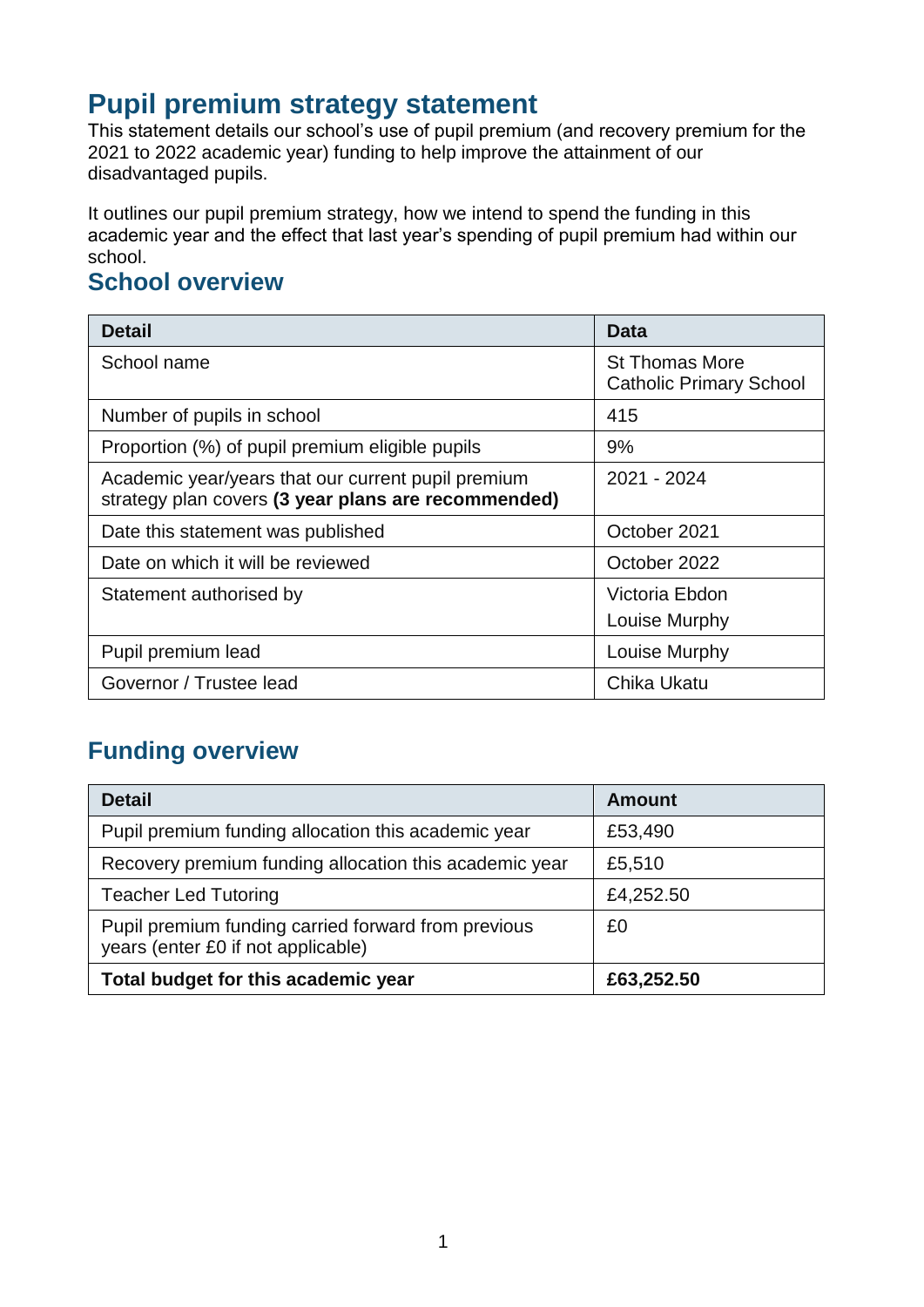# **Part A: Pupil premium strategy plan**

## **Statement of intent**

When making decisions about how to allocate our funding for our disadvantaged children, it is important to understand the context of the school and the local area. Within the south-east, the average percentage of disadvantaged children is 16% and nationally 21.6%, so we are below within the south-east and nationally. However, as a school we have worked hard to understand how we can support all our disadvantaged children, particularly after the pandemic which as affected all children. To know the best approach to supporting our disadvantaged children research has been conducted from case studies and data analysis. This has enabled the school to identify the main barriers and what actions we can put in place to overcome these barriers. These are:

#### **Internal barriers –**

- Disadvantaged children are reaching expected standard with inventions in place (above national). However, greater depth is not being reached in KS 1 maths, writing and reading and greater depth is not being reached in KS 2 maths, reading and combined (below national).
- Historically, FSM compared to non-FSM in EYFS are below national. PP are entering school at a low level and are not reaching a good level of development at the end of EYFS.

#### **Actions to be taken and embedded –**

- Non-negotiables for every classroom
- Provision maps monitor the interventions, non-negotiables are review
- Pupil Progress meetings
- Tapestry for assessment and to engage parents informs parents of progress and age-related tasks to reach ELGs in class. Two- way progress. Tracks and monitors PP children closely
- Topics to be child led to engage and inspire children
- Books to be offered to PP children from the book fair
- Focus push on writing reaching the expected standard by the end of EYFS

#### **External barriers –**

- Parental support and engagement at home reading, spellings and times tables.
- Self-motivation and emotional well-being of PP children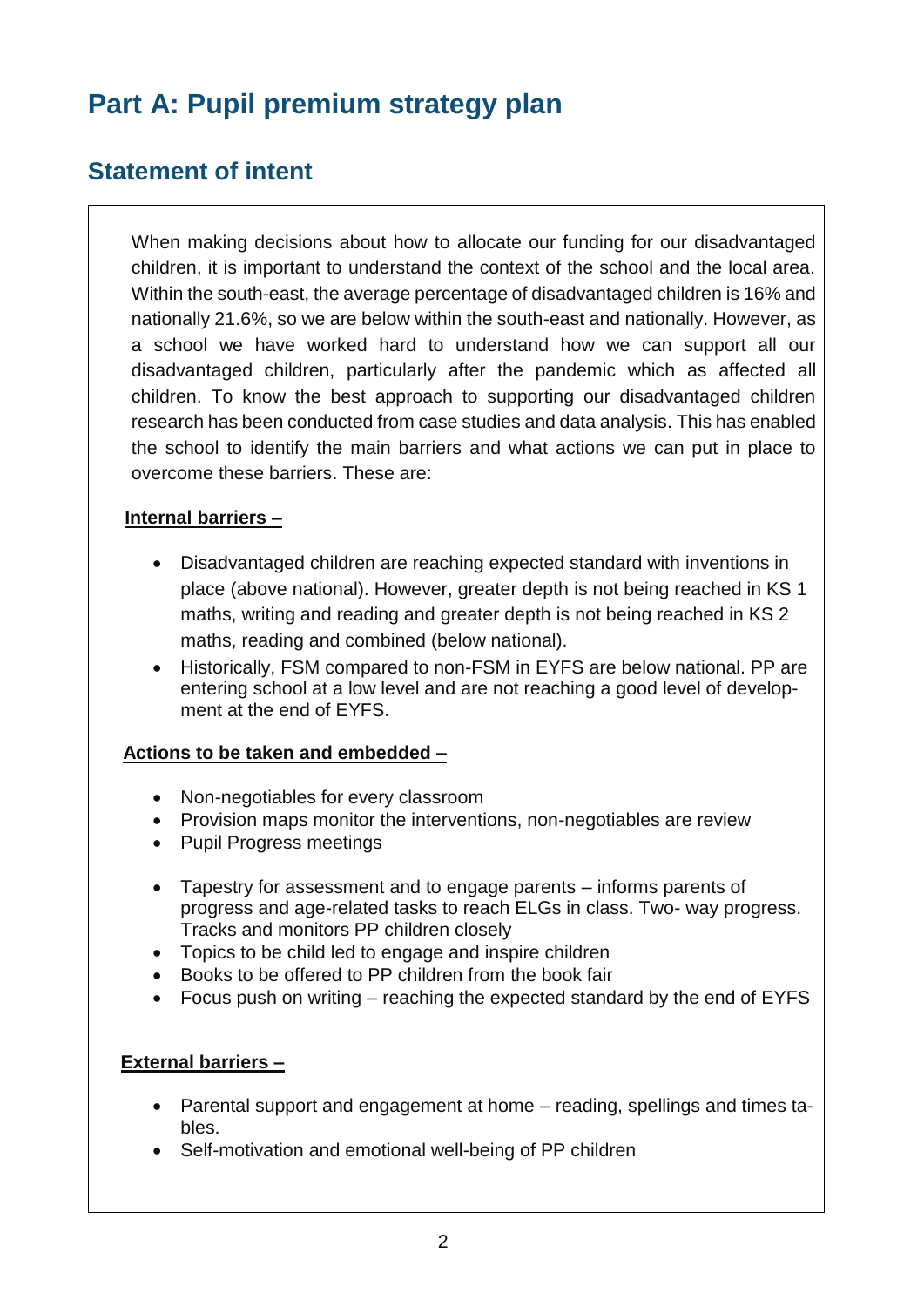#### **Actions to be taken and embedded**

- Accelerated reader to be introduced from years 2-6
- Frequent reader as a non-negotiable
- Times tables provision for every PP child in class
- Book from book fair
- Classdojo parent class teacher feedback
- My Maths to support homework
- Parent workshops maths manipulatives, online safety, phonics and any workshops that parents feel would benefit them in supporting their child at home.
- Coffee mornings with SENDCo and Pastoral Manager
- Bring your parent to sessions in class sessions.
- Nurture groups
- Boxing target PP children
- Clubs non just sporting places offer to PP first. Monitor children's engagement with the club co-ordinator
- OPAL and muddy puddles to be embedded. PP children can experience outdoor learning and play throughout the whole school year. Support well-being, behaviour and social interaction

 Knowing and understanding these barriers we have identified the ultimate objectives is to support all our disadvantaged children, whether it is academically, socially or physically.

 $\triangleright$  Our objectives are to –

Raise academic standards for our Pupil Premium children. As a school we intend to narrow the gap between disadvantaged and non-

disadvantaged children.

- $\triangleright$  For our disadvantaged children to be supported fully at school and at home academically, socially and emotionally to achieve their full potential.
- $\triangleright$  To give all disadvantaged children a broader experience outside of the curriculum.

As a school we intend to give our disadvantaged children access to as many clubs (sport and non-sport) and experiences outside of the classroom (OPAL and Muddle Puddles) as we can.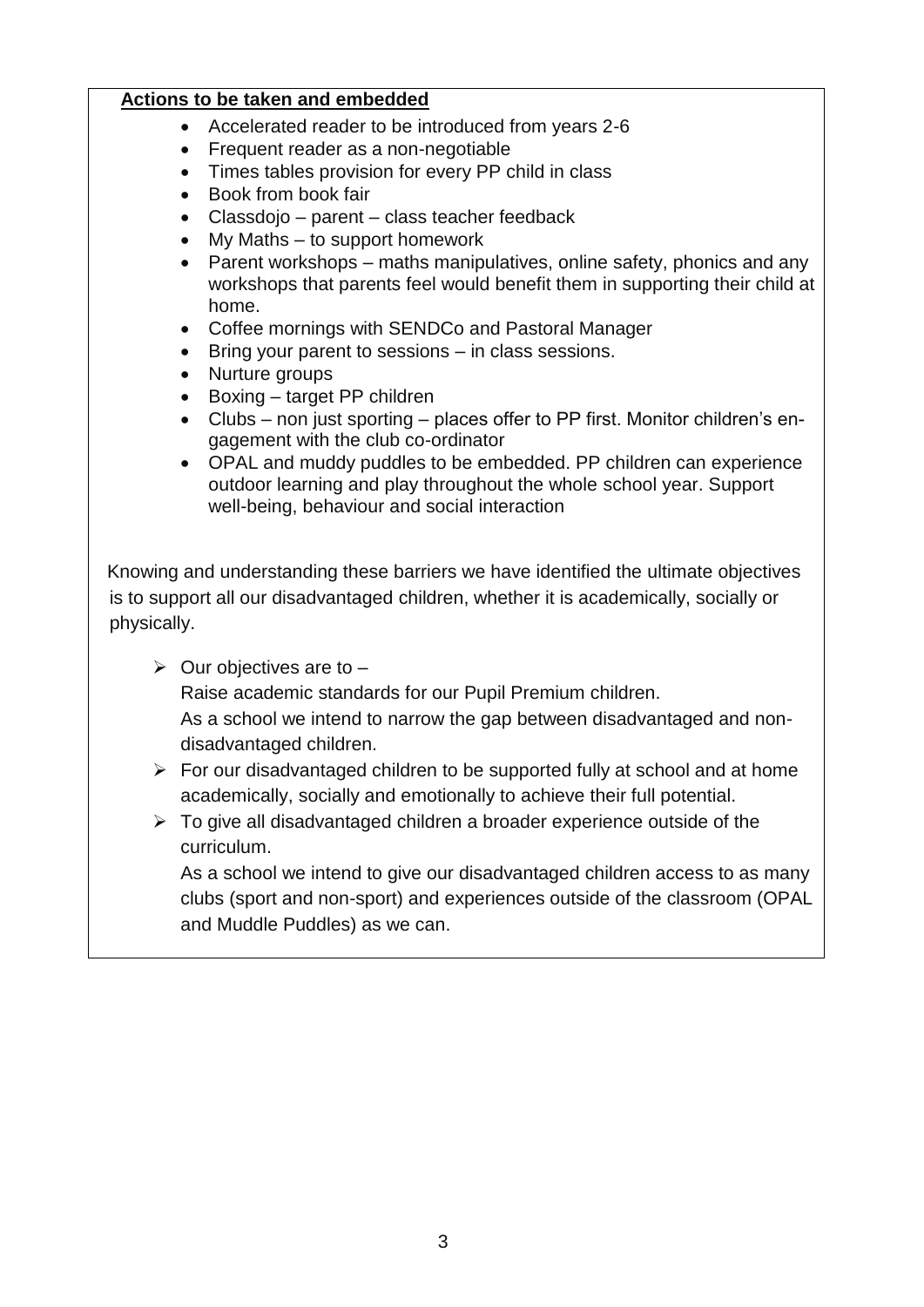# **Challenges**

This details the key challenges to achievement that we have identified among our disadvantaged pupils.

| <b>Challenge</b><br>number | <b>Detail of challenge</b>                                                            |
|----------------------------|---------------------------------------------------------------------------------------|
|                            | Disadvantaged children are not reaching a good level of development in<br><b>EYFS</b> |
| 2                          | Disadvantaged children reaching greater depth by the end of KS1                       |
| 3                          | Disadvantaged children reaching greater depth by the end of KS2                       |
| 4                          | For our disadvantaged children to have wider experiences outside of the<br>classroom  |
| 5                          | Supporting parental engagement                                                        |

## **Intended outcomes**

This explains the outcomes we are aiming for **by the end of our current strategy plan**, and how we will measure whether they have been achieved.

| <b>Intended outcome</b>                                                                        | <b>Success criteria</b>                                                                                                                                                                                                                                                                                                                          |
|------------------------------------------------------------------------------------------------|--------------------------------------------------------------------------------------------------------------------------------------------------------------------------------------------------------------------------------------------------------------------------------------------------------------------------------------------------|
| For children to reaching a minimum of 6<br>levels of progress in reading, writing and<br>maths | Disadvantaged children to make 6 or more<br>levels of progress by the end of the<br>academic year                                                                                                                                                                                                                                                |
| To engage parents so that they are equipped<br>to support their children                       | A range of parent workshops to be attended                                                                                                                                                                                                                                                                                                       |
| To give children a range of experiences<br>beyond the classroom                                | Children will have access to a range of<br>clubs, sport events and outdoor learning<br>and play.                                                                                                                                                                                                                                                 |
| To support the children socially and<br>emotionally.                                           | Children will be offered nurture groups,<br>supported by trauma informed teachers and<br>benefit from targeted interventions. Children<br>will also benefit from different learning<br>approaches, such as our outdoor curriculum<br>(muddy puddles) and OPAL.<br>With this in place, they will be better<br>equipped to learn in the classroom. |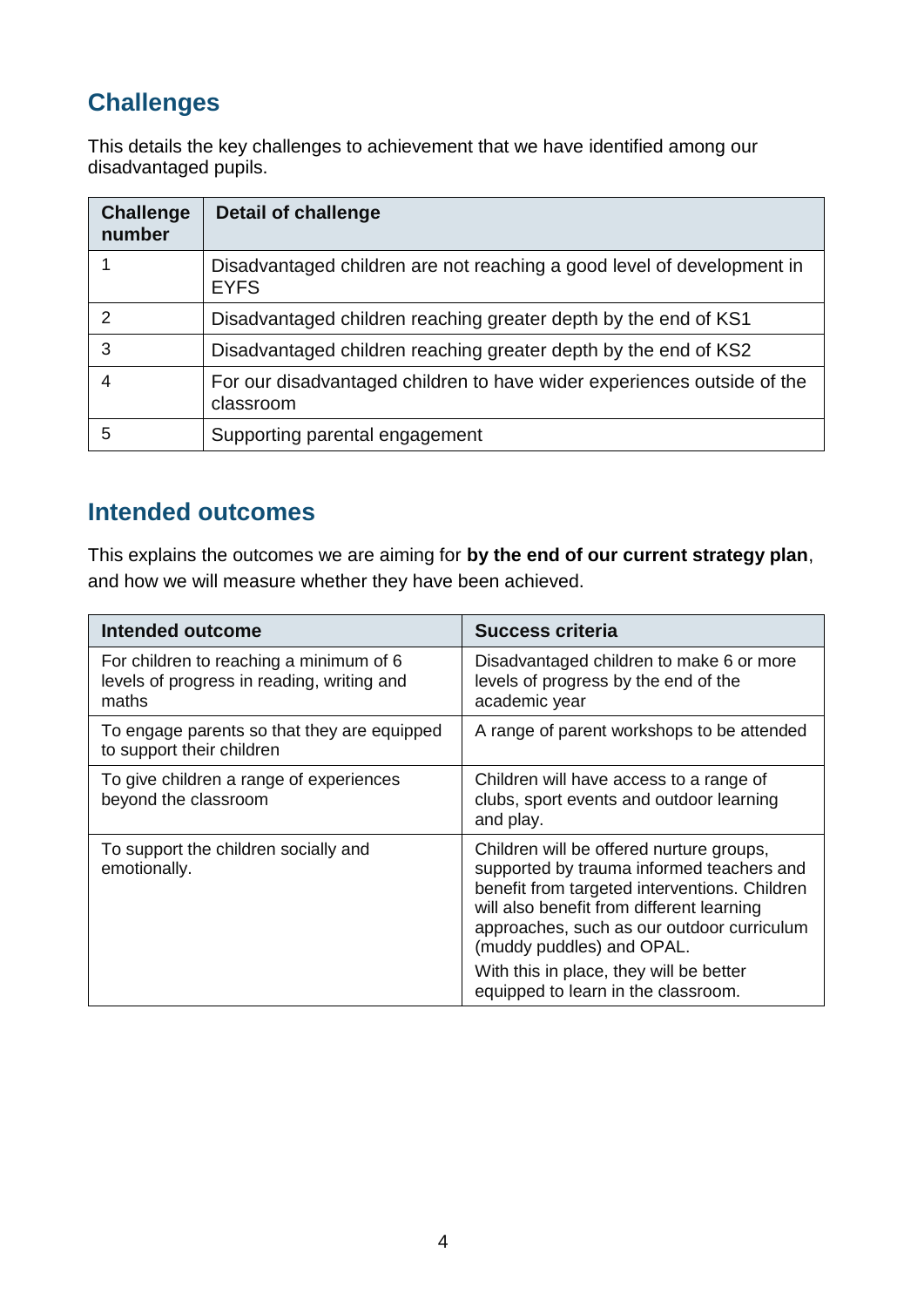# **Activity in this academic year**

This details how we intend to spend our pupil premium (including the recovery premium funding and Tutor Led funding) **this academic year** to address the challenges listed above.

## **Teaching (for example, CPD, recruitment and retention)**

Budgeted cost: £31,726.46

| <b>Activity</b>                                                                                                                                                                                                                                                                                   | <b>Evidence that supports this</b><br>approach                                                                                                                                                                                                                                                                                                                                                                                                                                                                                                                                                                                                                    | <b>Challenge</b><br>number(s)<br>addressed |
|---------------------------------------------------------------------------------------------------------------------------------------------------------------------------------------------------------------------------------------------------------------------------------------------------|-------------------------------------------------------------------------------------------------------------------------------------------------------------------------------------------------------------------------------------------------------------------------------------------------------------------------------------------------------------------------------------------------------------------------------------------------------------------------------------------------------------------------------------------------------------------------------------------------------------------------------------------------------------------|--------------------------------------------|
| UPS teacher to work<br>with allocated groups of<br>children from year 2-5.<br>This will allow for more<br>focused teaching and<br>target specific<br>academic groups<br><b>UPS Teacher -</b><br>£14256.00                                                                                         | By supporting children in smaller groups<br>with a specific focus, this will improve<br>outcomes and raise standards.<br>Teaching will continue to be effective.<br>The aim is to close the gap between the<br>non-disadvantaged and the<br>disadvantaged children. Effective<br>teaching is monitored through<br>planning/work scrutiny, learning walks<br>and drop ins. It is evident that careful<br>targeted planning can make a huge<br>impact on the outcomes of<br>disadvantaged children (EEF1).                                                                                                                                                          | 2,3                                        |
| CPD - Muddy Puddle<br>Teacher. All staff will<br>deliver high quality<br>lesson using the<br>environment outside of<br>the classroom<br>This will run alongside<br><b>Forest School and</b><br>OPAL.<br>Forest School -<br>£10 380.86<br>OPAL training - £5,996<br>Muddy Puddle Teacher -<br>£940 | Good teaching is the most important<br>lever schools have to improve<br>outcomes for disadvantaged children<br>(EEF3)<br>Opportunities will be provided for the<br>children to learn beyond the constraints<br>of the classroom. Teachers will be<br>trained Muddy Puddle Teachers to<br>deliver lessons outside and raise the<br>aspirations and interest of<br>disadvantaged children. Through<br>participation in these challenging<br>physical and emotional activities,<br>outdoor adventure learning<br>interventions can support pupils to<br>develop non-cognitive skills such as<br>resilience, self-confidence and<br>motivation - EEF Outdoor Learning | $\overline{4}$                             |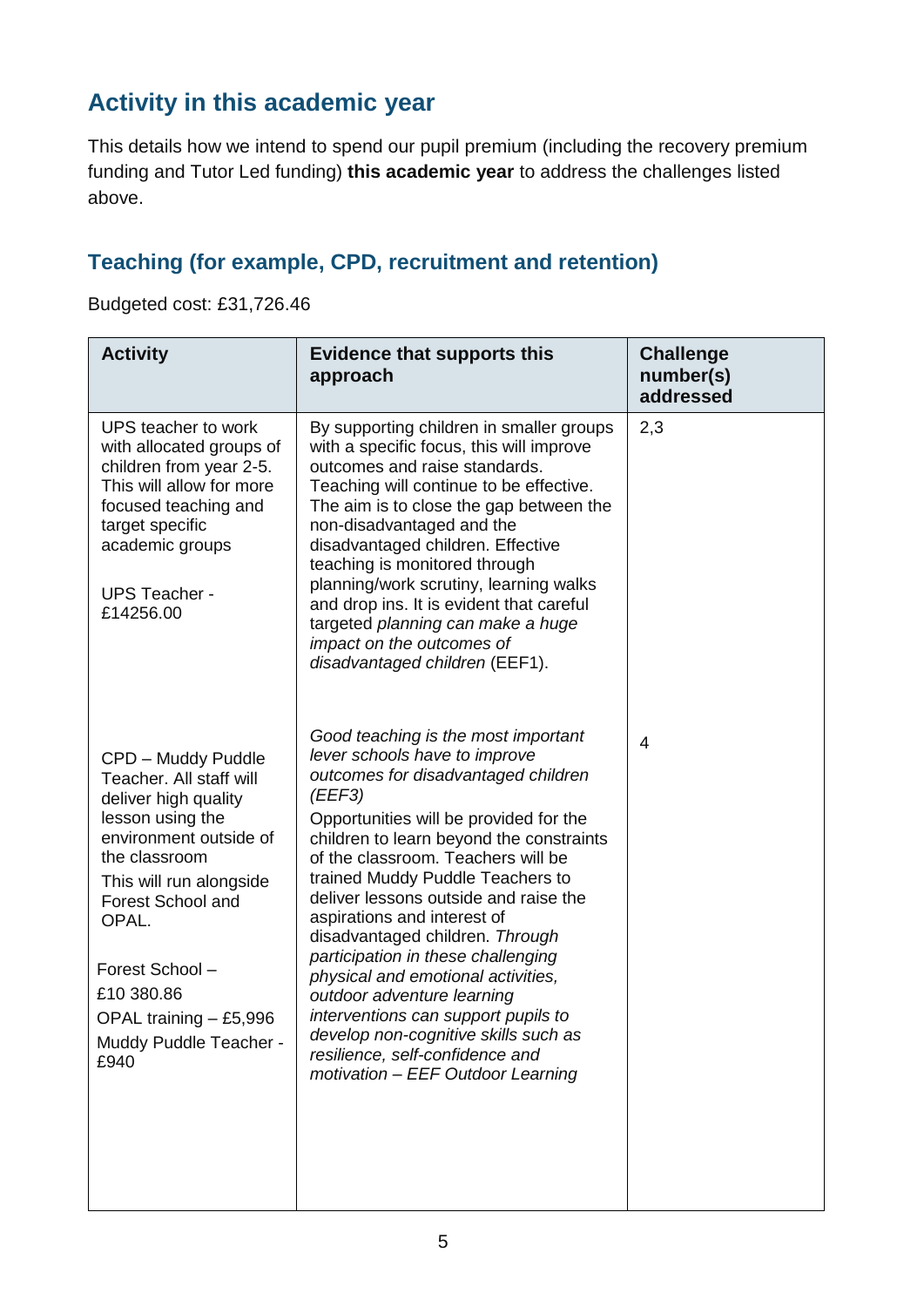| To continue to use<br>Tapestry to track and<br>assess the EYFS<br>children and CPD on<br>planning.<br>Tapestry - £153.60 | Our most recent data has suggested<br>that the children in EYFS are not making<br>the expected level of development.<br>Tapestry will enable the teachers to<br>track and assess the children more<br>closely; build relationships with parents<br>to support their children at home with<br>reading, writing and maths. | 1 |
|--------------------------------------------------------------------------------------------------------------------------|--------------------------------------------------------------------------------------------------------------------------------------------------------------------------------------------------------------------------------------------------------------------------------------------------------------------------|---|
|                                                                                                                          | Parental engagement has a positive<br>impact on average of 4 months'<br>additional progress. It is crucial to<br>consider how to engage with all parents<br>to avoid widening attainment gaps. EEF<br>- Parental Engagement                                                                                              |   |
|                                                                                                                          | Teachers will receive CPD (ABC does)<br>to support with the delivery of the new<br>framework/curriculum and planning to<br>raise outcomes in EYFS.                                                                                                                                                                       |   |

# **Targeted academic support (for example, tutoring, one-to-one support structured interventions)**

Budgeted cost: £ 28,610.28

| <b>Activity</b>                                                                                                                                         | <b>Evidence that supports this</b><br>approach                                                                                                                                                                                                                                                                                                                                                                                                                           | <b>Challenge</b><br>number(s)<br>addressed |
|---------------------------------------------------------------------------------------------------------------------------------------------------------|--------------------------------------------------------------------------------------------------------------------------------------------------------------------------------------------------------------------------------------------------------------------------------------------------------------------------------------------------------------------------------------------------------------------------------------------------------------------------|--------------------------------------------|
| The continuation of<br>using Purple Mash and<br>My Maths to support<br>children's work in<br>school and at home.<br>Purple Mash + CPD<br>$£2425 + £200$ | EEF - digital technology - having clear<br>evident technological approaches are<br>beneficial for writing and maths<br>practice.<br>Children has access to Purple Mash<br>and My Maths which have a plethora of<br>resources to support their SPAG and<br>maths. It is being used as pre and post<br>teaching and to support homework.<br>Providing practical strategies with tips,<br>support, and resources to assist<br>learning at home - EEF Parental<br>Engagement | 12, 3, 5                                   |
| To offer a wide range of<br>extra-curricular/outdoor<br>activities that prioritise<br>disadvantaged children.<br>JM - £5349.03                          | Through case studies and pupil voice it<br>is evident that the disadvantaged<br>children benefit from engaging in<br>meaning experiences outside of the<br>classroom. Children have raised self-<br>esteem, motivation and develop<br>teamwork skills. Through participation in<br>these challenging physical and                                                                                                                                                        | $\overline{4}$                             |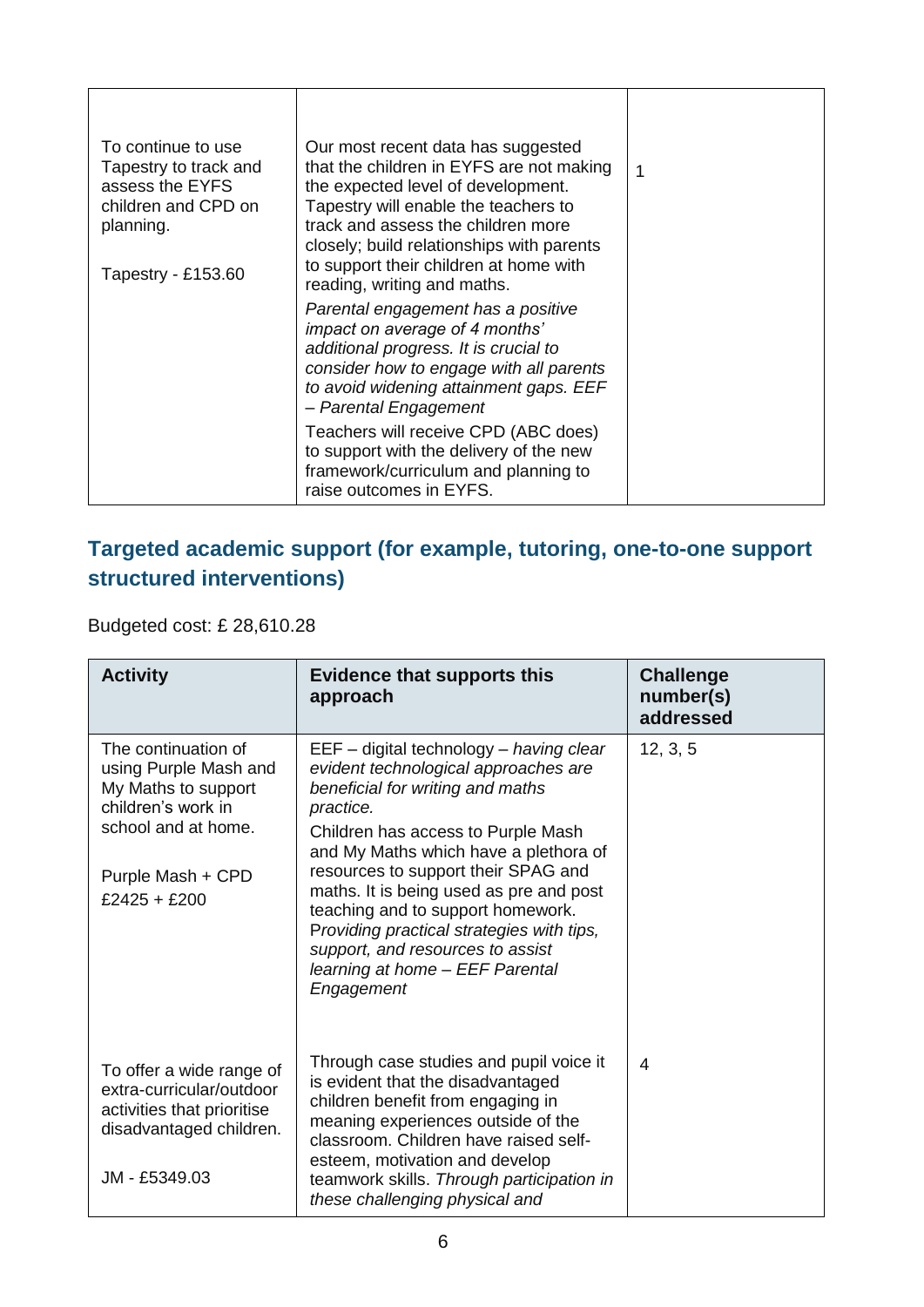|                                                                                                                                                                                   | emotional activities, outdoor adventure<br>learning interventions can support<br>pupils to develop non-cognitive skills<br>such as resilience, self-confidence and<br>motivation - EEF Outdoor Learning                                                                                                                                                                                                                                                                                                                                                                             |          |
|-----------------------------------------------------------------------------------------------------------------------------------------------------------------------------------|-------------------------------------------------------------------------------------------------------------------------------------------------------------------------------------------------------------------------------------------------------------------------------------------------------------------------------------------------------------------------------------------------------------------------------------------------------------------------------------------------------------------------------------------------------------------------------------|----------|
| <b>Tailored interventions</b><br>and provisions -<br>Nurture - PM<br>£4,203.24<br>BRP - £9,781.20<br>Phonics - JM<br>£5,349.03<br>Resources Inc books<br>for reading $-$ £1302.78 | Evidence consistently shows the positive<br>impact that targeted academic support<br>can have - EEF guide to PP.<br>Children identified as needing an<br>intervention in a specific area will have<br>a tailored provision put in place. This<br>will range from academic support<br>through to social and emotional support.<br>It is evident in our school that children<br>need support emotional and by having<br>this support has a positive impact on<br>their learning. All<br>interventions/provisions are recorded<br>and reviewed termly on Edukey for<br>maximum impact. | 1, 2, 3, |

## **Wider strategies (for example, related to attendance, behaviour, wellbeing)**

### Budgeted cost: £4,388.20

| <b>Activity</b>                                                                                                                                                                                                                                                              | <b>Evidence that supports this</b><br>approach                                                                                                                                                                           | <b>Challenge</b><br>number(s)<br>addressed |
|------------------------------------------------------------------------------------------------------------------------------------------------------------------------------------------------------------------------------------------------------------------------------|--------------------------------------------------------------------------------------------------------------------------------------------------------------------------------------------------------------------------|--------------------------------------------|
| Attendance meeting                                                                                                                                                                                                                                                           | This tracks the disadvantage children's<br>attendance and interventions put in<br>place if required.                                                                                                                     | 5                                          |
| Parent workshops -<br>maths manipulatives,<br>online safety, phonics<br>and any workshops that<br>parents feel would<br>benefit them in<br>supporting their child at<br>home.<br><b>National Online Safety</b><br>$-$ £2388.00<br>Online safety - parent<br>course $£400.00$ | Parents will be invited into school to<br>attend workshops to help support their<br>child at home. We have considered and<br>used parent voice to tailor workshops<br>for parents to support their children<br>learning. | 1,2,3,5                                    |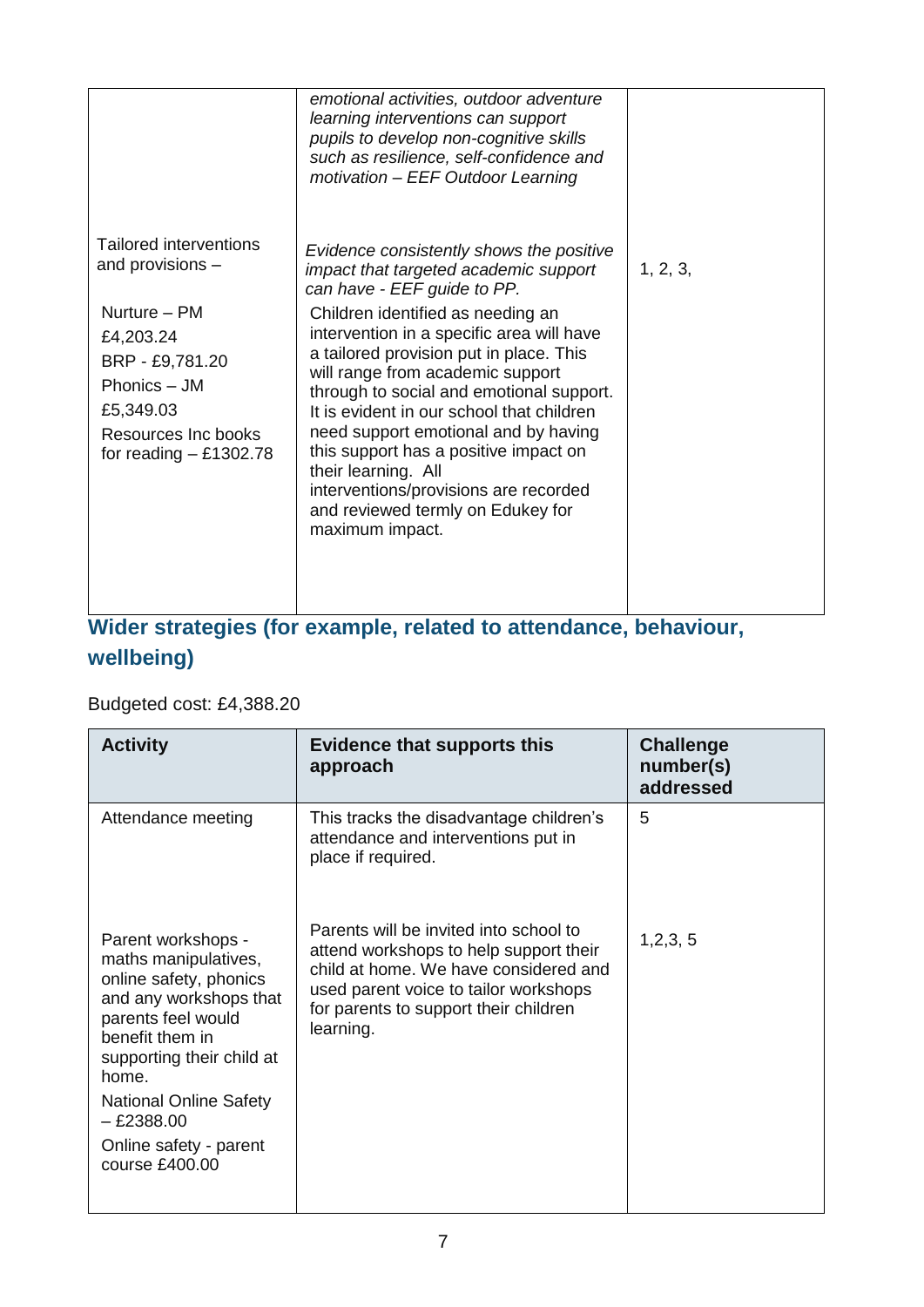| Meet and greet coffee<br>mornings and parenting<br>group - SENCo and<br>Pastoral manager<br>$-£1,600.20$ | Our SENCo/PP coffee mornings are<br>specifically designed to encourage an<br>open forum so parents can receive sup-<br>port from each other as well as the<br>school; building good relationships.<br>Our parenting group is run by the pasto-<br>ral manager and an LSA. It has been in-<br>strumental in breaking down the barriers<br>between school and home, and support<br>the parents.    | 5       |
|----------------------------------------------------------------------------------------------------------|--------------------------------------------------------------------------------------------------------------------------------------------------------------------------------------------------------------------------------------------------------------------------------------------------------------------------------------------------------------------------------------------------|---------|
| Bring you parent to<br>sessions and<br>curriculum evening                                                | Bring your parent tosessions open the<br>classroom doors to parents so that they<br>can engage in classroom practice and<br>understand how their children learning<br>specific subjects. Feedback from session<br>held previously has been positive and<br>parents have a better understanding of<br>the curriculum expectations in their<br>child's year group.                                 | 1,2,3,5 |
|                                                                                                          | By designing and delivering effective ap-<br>proaches to support parental engage-<br>ment, schools and teachers may be able<br>to mitigate some of these causes of edu-<br>cational disadvantage, supporting par-<br>ents to assist their children's learning or<br>their self-regulation, as well as specific<br>skills, such as reading to help their chil-<br>dren. EEF - Parental engagement |         |

**Total budgeted cost: £64,724.94** *(The school will supplement this budget to ensure all activities are met)*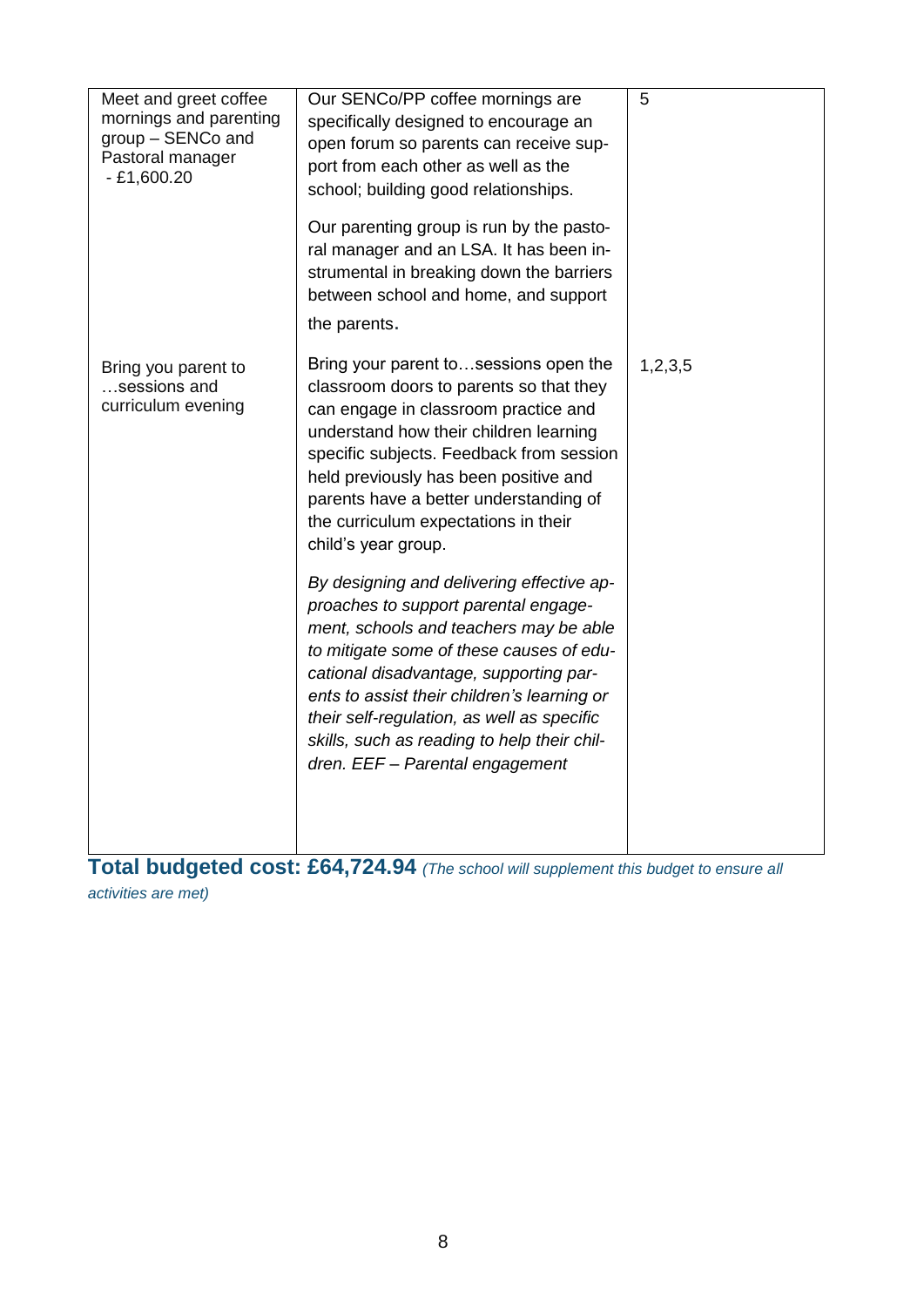# **Part B: Review of outcomes in the previous academic year**

## **Pupil premium strategy outcomes**

This details the impact that our pupil premium activity had on pupils in the 2020 to 2021 academic year.

#### **Teaching – Impact 20-21**

Teachers used the attainment and progress tracking overview and implemented interventions to support accelerated learning and learning gaps. Teachers will use the previous year's overview and compare against current assessment to closely monitor children that have fallen further behind; provision will be planned, implemented and monitored. Writing has been a focus this year and will continue to be supported with booster groups and interventions to raise attainment. This approach will be continued but it will focus heavily on targeting the PP children that have increased gaps in their learning due to the Covid-19 lockdown where learning was taught via a remote learning platform or by providing home learning packs.

Accelerated progress has increased since last year. This needs to be consistent next year so all children reach their attainment goal.

Non-negotiables and actions have been put place for all PP children to close the gaps and raise attainment and progress. This will continue in 21-22.

#### **Targeted academic support – Impact 20-21**

Nurture groups were also run for children struggling with SEMH, (Social, Emotional and Mental Health). This supported them academically because they had the emotion support to learn in a safe and stable environment.

Children had a range of clubs offered to them. These consisted of sports and creative clubs. Clubs were offered throughout the term and via zoom to engage the children at home whilst in lockdown. The impact was that a higher number of PP children were targeted to access and take part in sports clubs and outside of classroom activities. Children were targeted and engaged in sports that they would not have necessarily participated in previously. Non- negotiable – all PP children to be offered a club place first.

#### **Wider Strategy – Impact 20-21**

A remote learning platform was used to teach pupil and set work to support the parents with home schooling. Daily feedback was given and vulnerable children were contacted frequently to support academic progress and monitor well-being of the child and family.